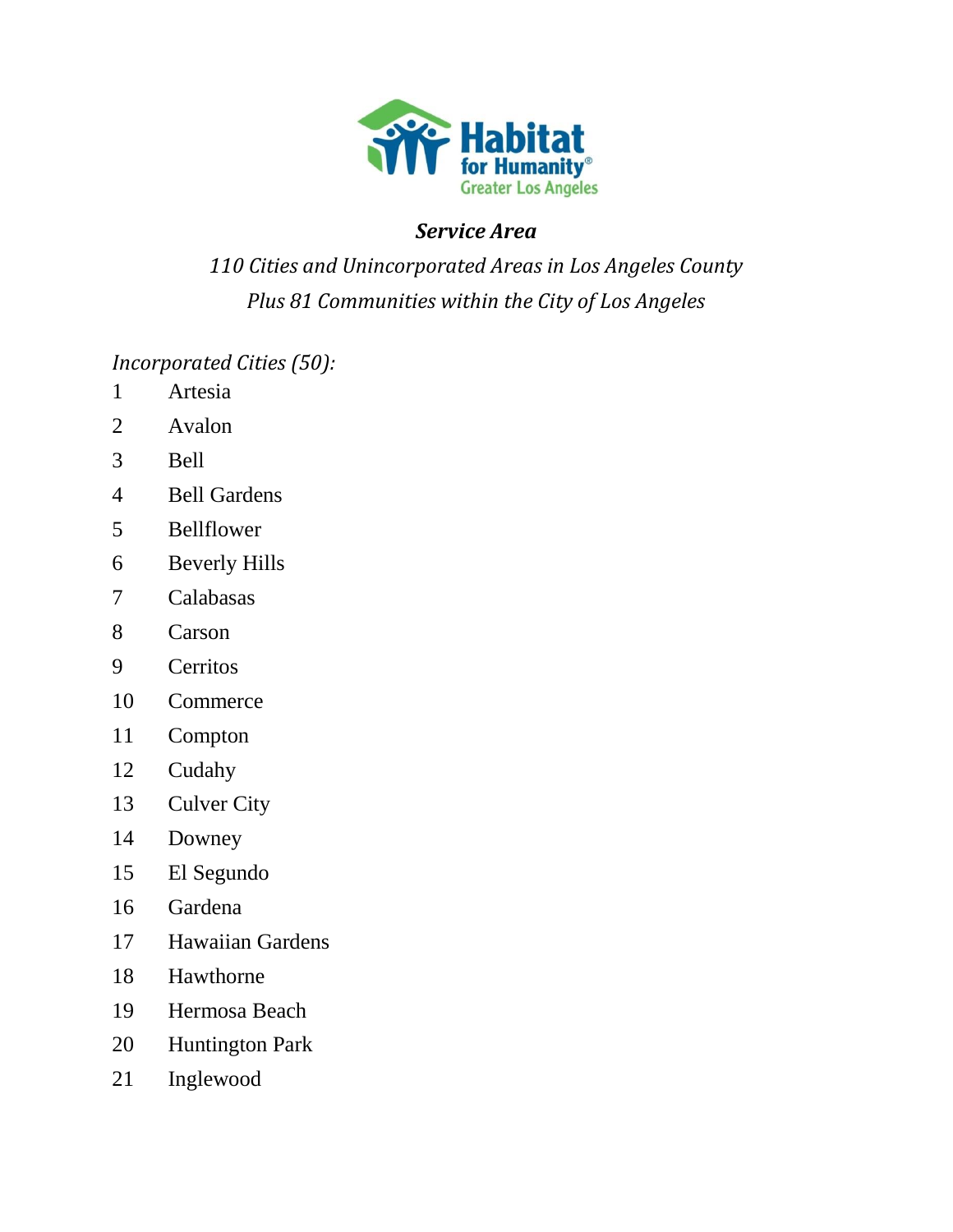- La Habra
- La Habra Heights
- La Mirada
- Lakewood
- Lawndale
- Lomita
- Long Beach
- Los Angeles
- Lynwood
- Malibu
- Manhattan Beach
- Maywood
- Montebello
- Norwalk
- Palos Verdes Estates
- Paramount
- Pico Rivera
- Rancho Palos Verdes
- Redondo Beach
- Rolling Hills
- Rolling Hills Estates
- Santa Fe Springs
- Santa Monica
- Signal Hill
- South Gate
- Torrance
- Vernon
- West Hollywood
- Whittier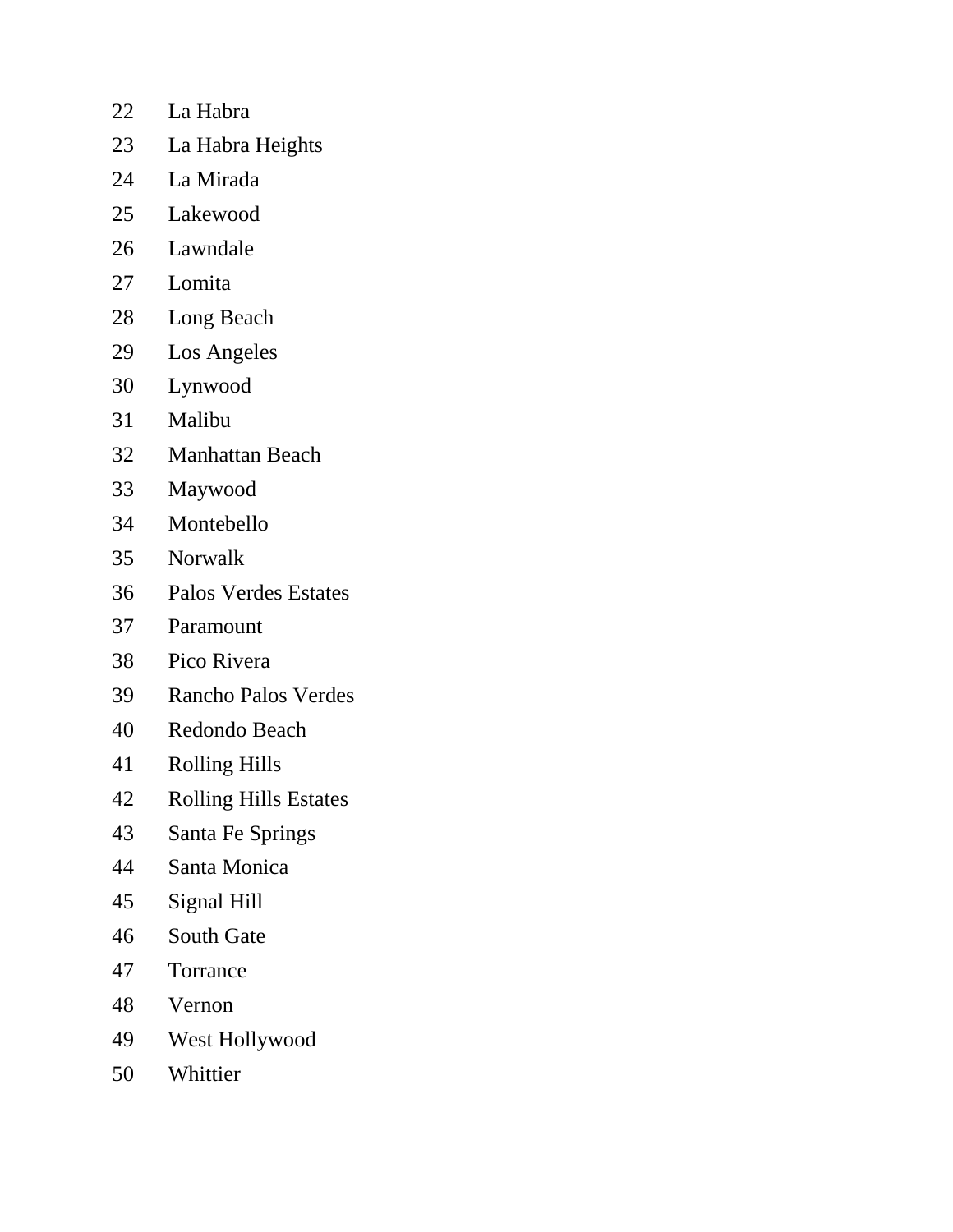## *Unincorporated Areas in LA County (60):*

- Athens
- Athens Village
- Avocado Heights (West of Don Julian Rd)
- Baldwin Hills
- Belvedere Gardens
- Calabasas Highlands
- City Terrace
- Del Aire
- East Los Angeles
- East Rancho Dominguez
- East Whittier
- Eastmont
- El Camino Village
- Fernwood
- Firestone Park
- Florence
- Franklin Canyon
- Glenview
- Graham
- Hacienda Heights
- La Rambla
- Ladera Heights
- Las Virgenes/Malibu Canyon
- Lennox
- Long Beach Islands
- Los Cerritos Wetlands
- Los Nietos
- Malibu Bowl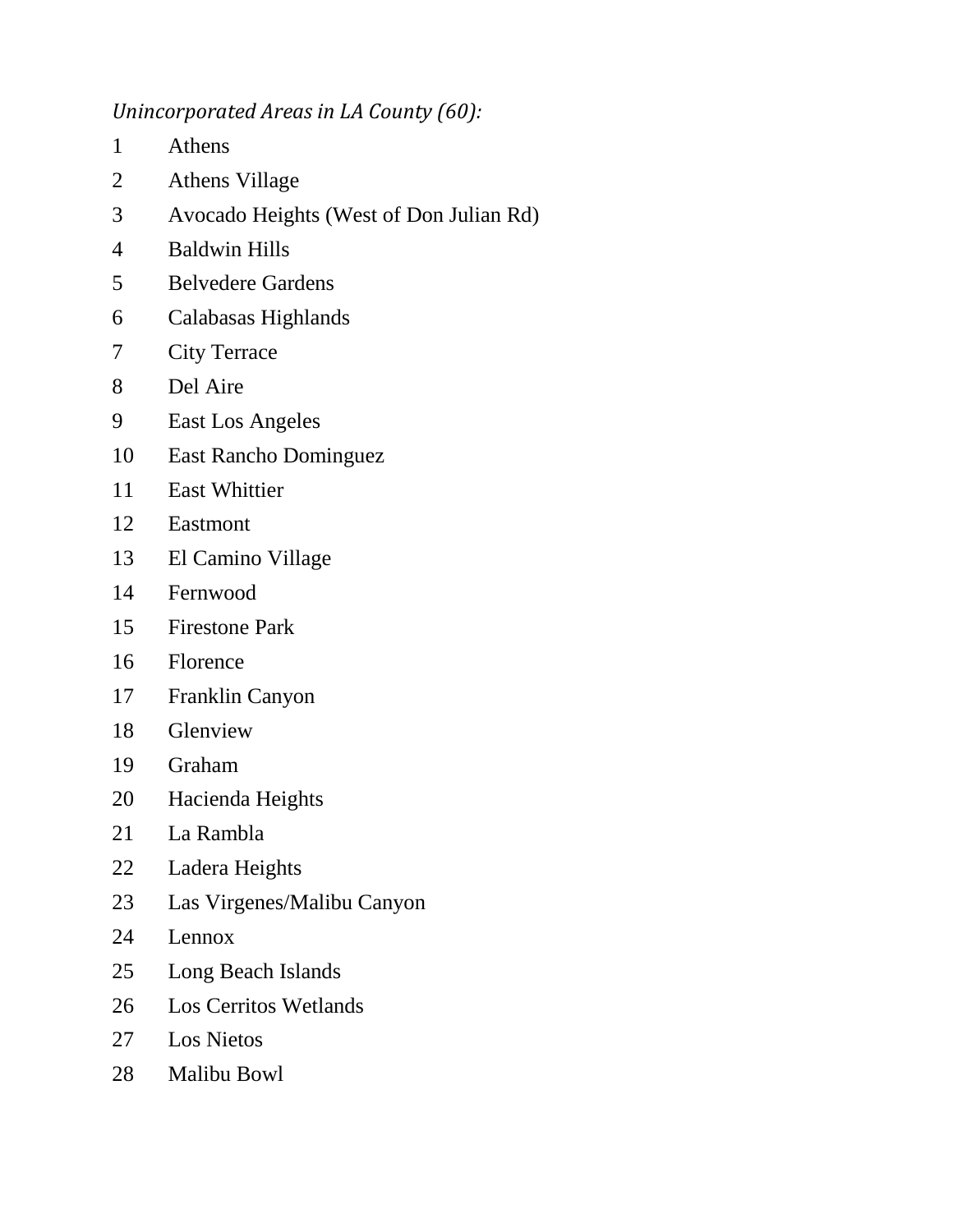- Malibu Highlands
- Malibu Lake
- Malibu Vista
- Malibu/Sycamore Canyon
- Marina del Rey
- Monte Nido
- Northeast Whittier
- Northwest Whittier
- Norwalk/Cerritos Islands
- Rancho Dominguez (East and West)
- Rose Hills
- Rosewood
- San Clemente Island
- Santa Catalina Island
- Seminole Hot Springs
- South Whittier
- Sunset Mesa
- Sylvia Park
- Topanga
- Topanga Canyon
- View Park
- Walnut Park
- West Athens
- West Carson
- West Compton
- West Rancho Dominguez
- West Whittier
- Westfield
- Westmont
- Willowbrook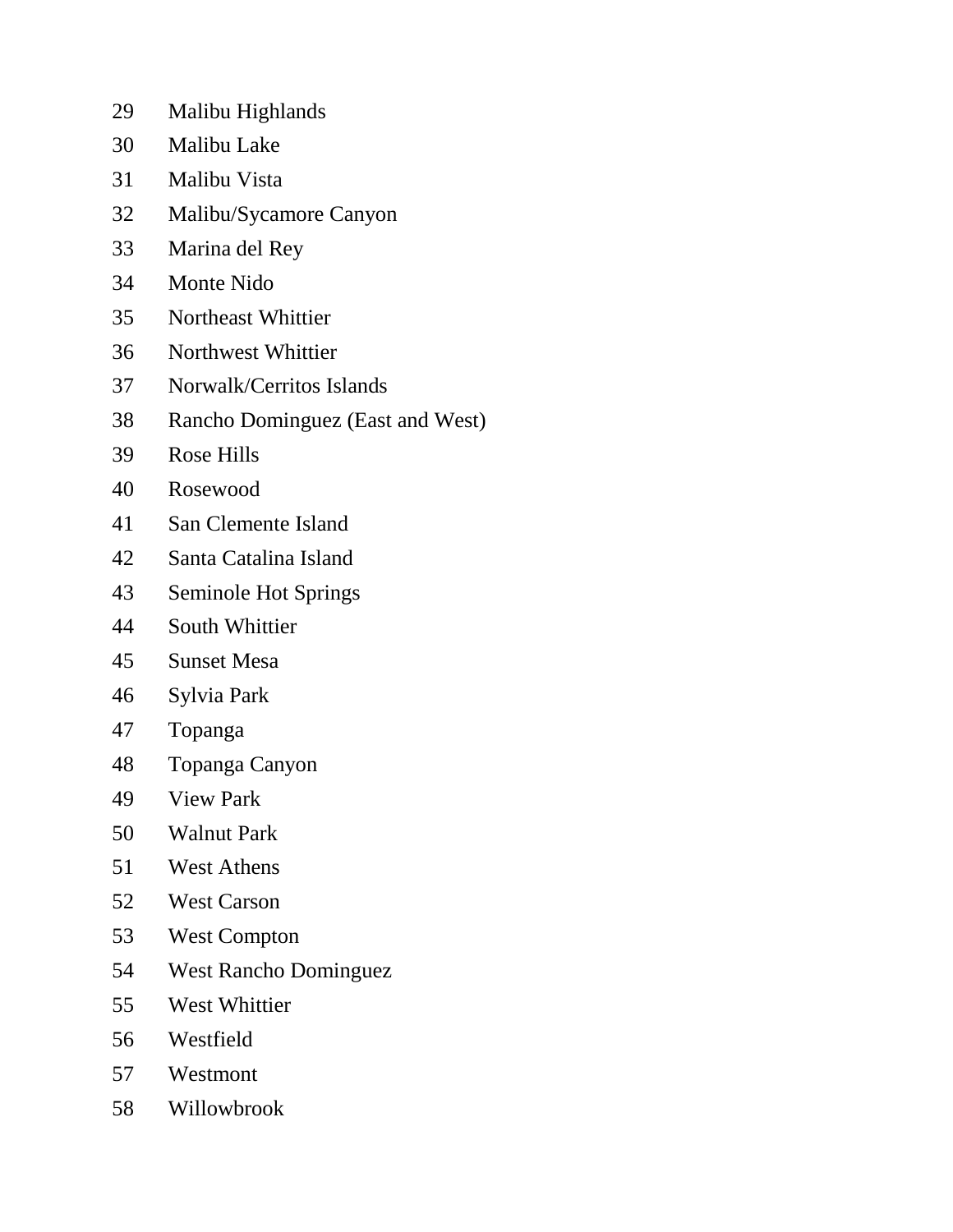Windsor Hills

Wiseburn

## *LA Communities within City of Los Angeles (81):*

- Adams-Normandie
- Angelino Heights
- Baldwin Village
- Barnes City
- Bel Air Estates
- Bevelry Glen
- Beverlywood
- Boyle Heights
- Brentwood
- Carthay Circle
- Central Avenue
- Century City
- Chesterfield Square
- Cheviot Hills
- Chinatown
- Crenshaw
- Crystal City
- Cypress Park
- Del ray
- Dockweiler
- Downtown
- Echo Park
- El Sereno
- Elysian Park
- Expo Park
- Fairfax district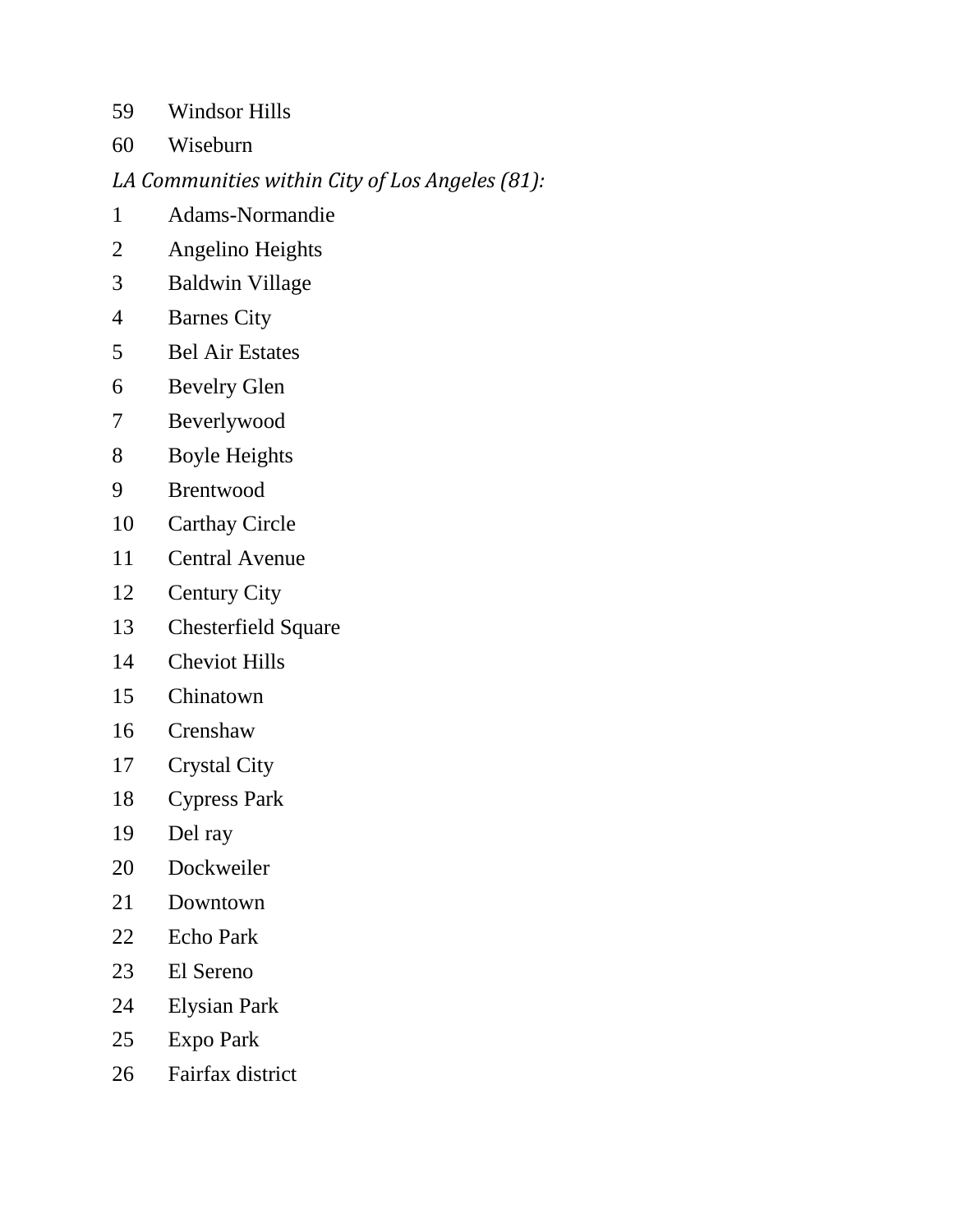- Forgotten Edge
- Fox Hills
- Glassell Park
- Green Meadows
- Hancock Park
- Harbor City/Harbor Getaway
- Holly Park
- Hollywood
- Hombly Hills
- Hyde Park
- Jefferson Park
- Koreatown
- La Brea
- Lafayette Park
- Leimert Park
- Lincoln Heights
- Little Tokyo
- Los Feliz
- Mac Arthur Park
- Mar Vista
- Mid Cities
- Miracle Mile
- Montecito Heights
- Mt. Washington
- Newbury Park
- North Shoestring
- Oakwood
- Pacific Palisades
- Palms
- Palos Verdes Peninsula